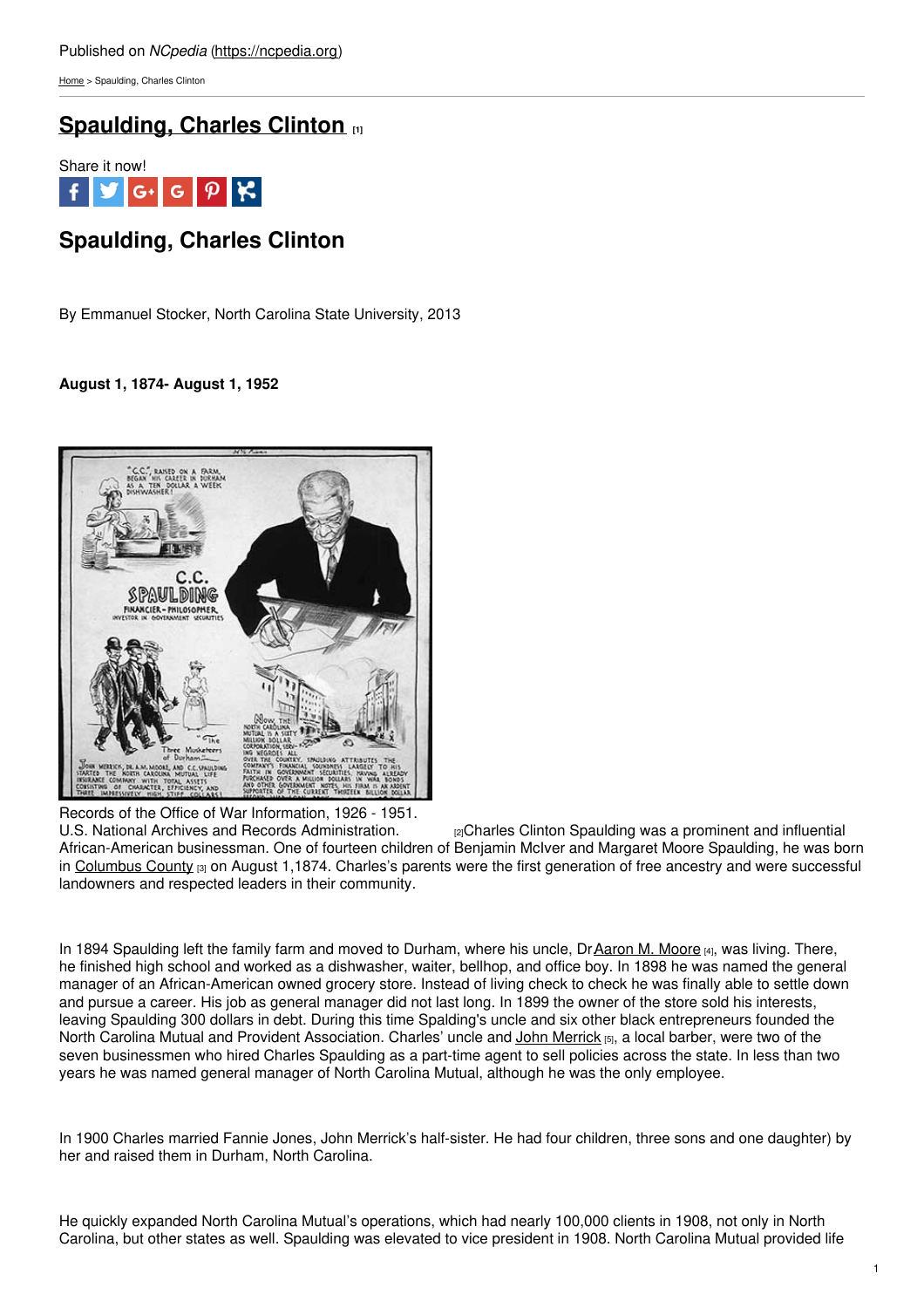insurance for African Americans that were denied by other places because of their skin color.

In 1919 both Charles's first wife Fannie and company founder John Merrick died. The board of North Carolina Mutual elected Charles Spaulding secretary-treasurer. With this new position came power and Charles Spaulding changed the name of the company to North Carolina Mutual [Insurance](https://ncpedia.org/industry/nc-mutual-life) Company  $_{6}$ . The company continued to grow and was now in 13 states and the District of Columbia.

In 1920 Spaulding married his second wife Charlotte Beatrice Steven Garner. In 1921 Charles Spaulding assumed leadership of the [Mechanics](https://ncpedia.org/mechanics-and-farmers-bank) and Farmers Bank $_{[7]}$ , an offshoot of North Carolina Mutual.

In 1923 Charles's uncle died, making Charles president. Although Spaulding was already seen as the company's de facto leader, this new position pushed him into the national spotlight. He was now the outright owner of the North Carolina Mutual Insurance Company. Charles Spaulding led the company from 1900-1952 as the largest business owned by an African-American. He directed not only North Carolina Mutual but also an extended family of financial institutions, including the Mechanics and Farmers Bank, the Bankers Fire Insurance Company, and the Mutual Savings and Loan Association.

In the late 1920s he started to receive rewards for all of his accomplishments. He received national business awards, and joined president Herbert Hoover's federal relief committee. During World War II, Spaulding assisted the U.S. Government in selling war bonds to African-Americans and invested a large percentage of North Carolina Mutual's funds in the bonds. He was known as an American business icon, despite the fact that he was an African-American. He served as a functionary in the [Democratic](https://ncpedia.org/democratic-party) Party [8]. During the New Deal Spalding influenced President Franklin D. Roosevelt's appointments to the "Black Cabinet." He held political positions such as secretary of North Carolina Commission on Interracial Cooperation, chairman of the Durham Committee on Negro Affairs (DCNA), and president of the Urban League's National Emergency Advisory Council. These political positions helped bridge the gap between southern politics and race relations. He was also a trustee for the John F. Slater fund, Shaw University, and Howard University. Hard work and determination carried Charles Spaulding through his life and he used his success as an example to encourage the black community and show them that it is possible for an African-American in society to be successful.

Spalding died on his 78th birthday in 1952.

### **References:**

Weare, Walter. "C. C. Spaulding (Charles Clinton), 1874-1952." *Dictionary of North Carolina Biography*. Chapel Hill: University of North Carolina. <https://docsouth.unc.edu/nc/myfuture/bio.html> [9] (accessed November 11, 2013).

"Charles Clinton Spaulding (1874-1952)," North Carolina History Project, <http://northcarolinahistory.org/encyclopedia/269/entry/> [10] (accessed October 10, 2013).

"Ex-Slave's Son, 78, Financier, Is Dead,"*New York Times*, August 2, 1952. <https://archive.nytimes.com/www.nytimes.com/learning/general/onthisday/bday/0801.html> [11] (accessed November 11, 2013).

Kreiger, Caroline "Spaulding, Charles Clinton (1874-1952)," ,BlackPast.org. [https://www.blackpast.org/african-american](https://www.blackpast.org/african-american-history/spaulding-charles-clinton-1874-1952/)history/spaulding-charles-clinton-1874-1952/ [12] (accessed October 10, 2013).

Foner, Eric. *Give Me Liberty! An American History*. New York: W. W. Norton & [Company.](https://www.worldcat.org/oclc/742517363) 2012. 317-351.[13]

### **Image Credits:**